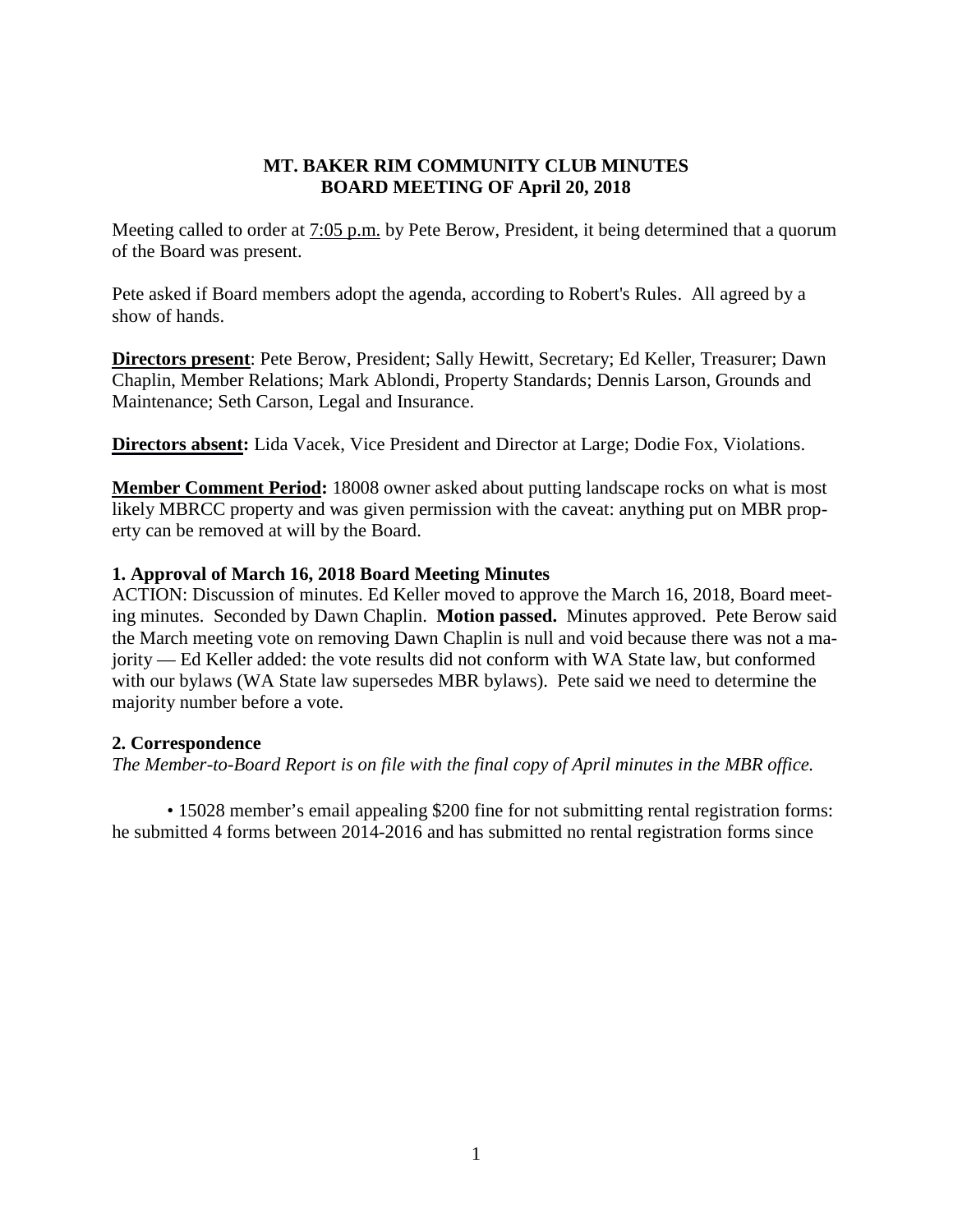then. His cabin has had 13 known rental occasions in 2017 and 2018 for which he has not submitted the registration forms.

ACTION: Ed Keller said all his rentals have been recorded at Airbnb. Ed made a motion his fine remain at \$200. Seth Carson seconded. Unanimous vote. **Motion passed.**

• 18009 member's 2nd request for 2 renter fobs, has 4 active cards, purchased her home 4/2/17. Ed Keller said she has now reached the one-year mark of owning before renting. ACTION: Ed Keller moved the request for 2 renters fobs be approved. Mark Ablondi seconded. Unanimous vote. **Motion passed.**

• 12004 member requests 1 more owner gate card, currently has 4 cards (2 owner, 2 renter), wants 1 more owner card for vehicles/family. ACTION: Ed Keller moved we approve her request for 1 more owner gate card. Dawn Chaplin

seconded. Unanimous vote. **Motion passed.**

### **3. Directors**' **Reports**

*Directors' reports as submitted are on file with the April minutes. Additional comments are recorded here:*

a. President No report.

### b. Secretary

Sally Hewitt reported: I've posted the need for nominees on Nextdoor two times and we've had one response. Angela has asked four members if they'd like to be Board candidates and all demurred. I've asked two members: one said she was too busy and one hasn't responded. Dodie asked two members and Dawn asked one. That makes 10 members approached, with only one committing to being on the Board: Dennis Kelly. We need 5 more nominees. I recommend forming a Nominating Committee. Ed and I did the heavy lifting on this one last year — others need to take over this year. Ed will print items for the AGM, so we'll need to make sure we have all bylaw amendments/repeal, advisory vote announcement, and the AGM notification letter camera-ready April 22 or so.

## c. Treasurer

Ed Keller reported we received notice that we owe taxes on items that are taxable: vendor gate cards, member gate cards, rental fees, interest income, everything that is not dues. Ed also reported very few members who received their notice letters (informing them of MBR's intent to file a lien for not paying dues) have paid. The office will call these members.

Year-to-date revenue is ahead of projections. Rental income (\$8,100.00) is an increase of over 25% above the same period in 2017. This is due to a good ski season. Unpaid dues total \$12,255.74 at the end of March 2018.

Overall expenses are in line with projected budgets except for tree removal that was budgeted at \$1,200.00 and came in at \$1,302.00. This is minor and should easily balance out as the year progresses. As planned, all remaining members who have not paid any part of their 2018 dues have received a notice letter giving them until May 4th to pay. This is an extra 30 days grace period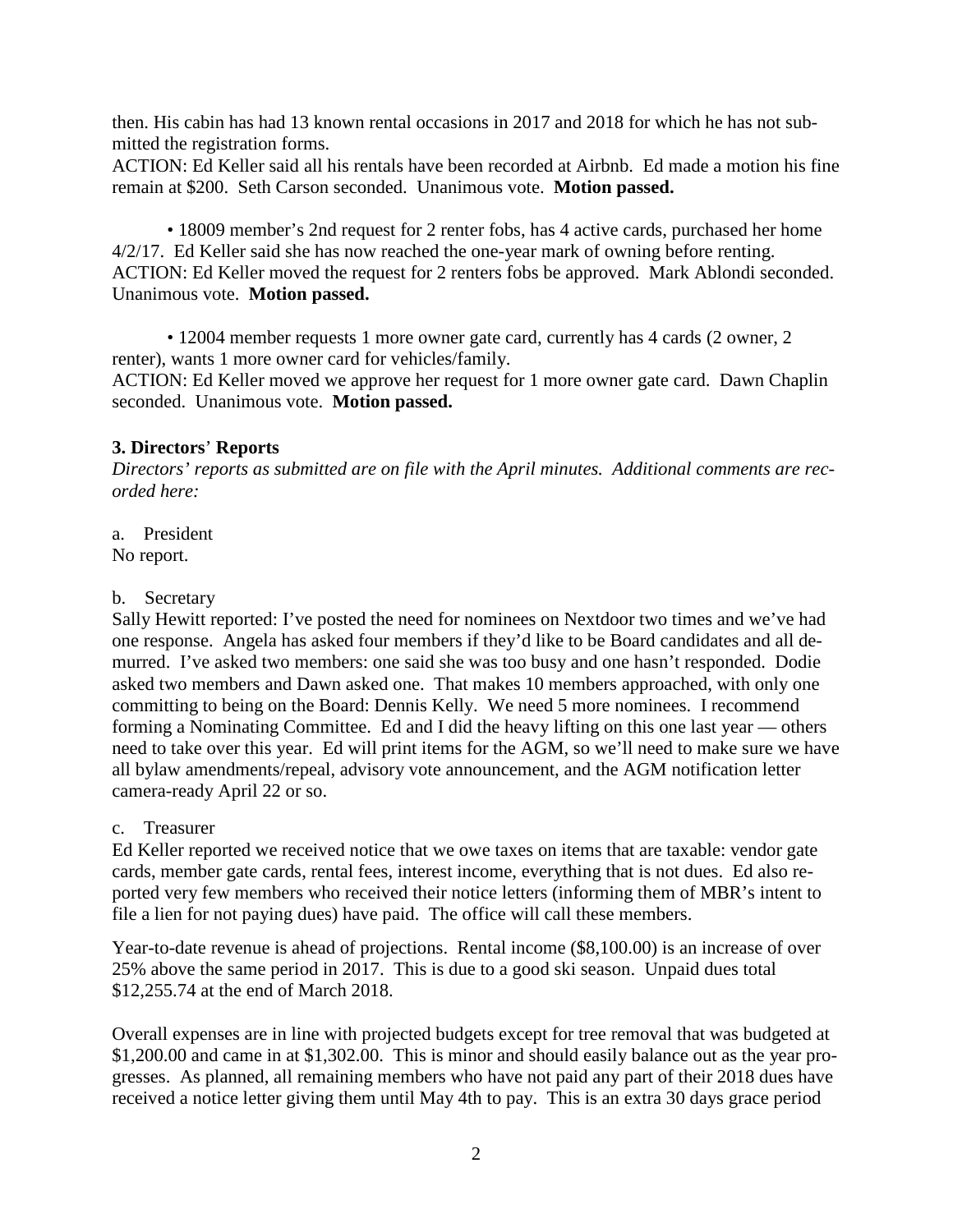before a lien will be placed upon their property. This involves about 17 properties this year as compared to almost 40 last year. Of these properties, 10 were also late in 2017 and received lien letters last year also. These late payments have required over 80 invoices to be sent compared with about 200 last year.

d. Legal and Insurance No report.

e. Grounds and Maintenance No report.

f. Property Standards Mark Ablondi reported:

14022 SHUKSAN RIM DR: 3/24 Pre-construction walk-thru w/owner, excavator & Aaron. Owner is builder. Neighbors (14021) have two small outbuildings (sheds) at back of lot on south side that are potentially on 14022 lot. 4/10 new lot survey recorded. 14021 will need to move the 2 sheds. Owner will contact neighbor. WC permits in order, all satisfactory. 4/11 MBRCC new construction permit approved/issued.

18008 GLACIER RIM DR: 3/28 Member requested and was given permission to cut 5 hemlocks all under 9' diameter in front yard. Request to cut two 13" hemlocks also in front yard. Member plans to plant evergreen and spruce to replace cut trees. I recommend authorization but running the last two larger trees past the Board for any concerns. All trees are on member's lot.

19047 GLACIER RIM DR: 3/29 Member was given no notice of two dangerous alders on his property (leaning towards clubhouse) that were cut by MBRCC. The lack of notification was an oversight on our part. Apologized to member. 4/5 Returned split alder to member who burns firewood which helped to rectify the situation.

17002 WELCOME RD: 4/7 Request to build 7x14' shed in backyard. Meets all setback & MBRCC requirements. Shed authorized.

14053 CANYON LN: 4/9 Aaron & I did a pre-construction site walk through. 7 trees within house footprint marked and authorized to be cut. WC permits and house plans are in order, all satisfactory. 4/9 MBRCC new construction permit approved/issued.

12026 SHUKSAN RIM DR: Two dangerous alders on property line and another in neighbors' (12027) lot. OK to cut the two alders on property line. Recommend they talk with neighbor 12027 about the other alders.

12028 SHUKSAN RIM DR: Unauthorized filling in of wetlands and cutting five large trees in same wetlands. No WC nor MBR permits. 4/9 email sent to member to stop all clearing and fill. Adjacent lot b/w 28 & 29 is MBR owned and unbuildable due to wetlands.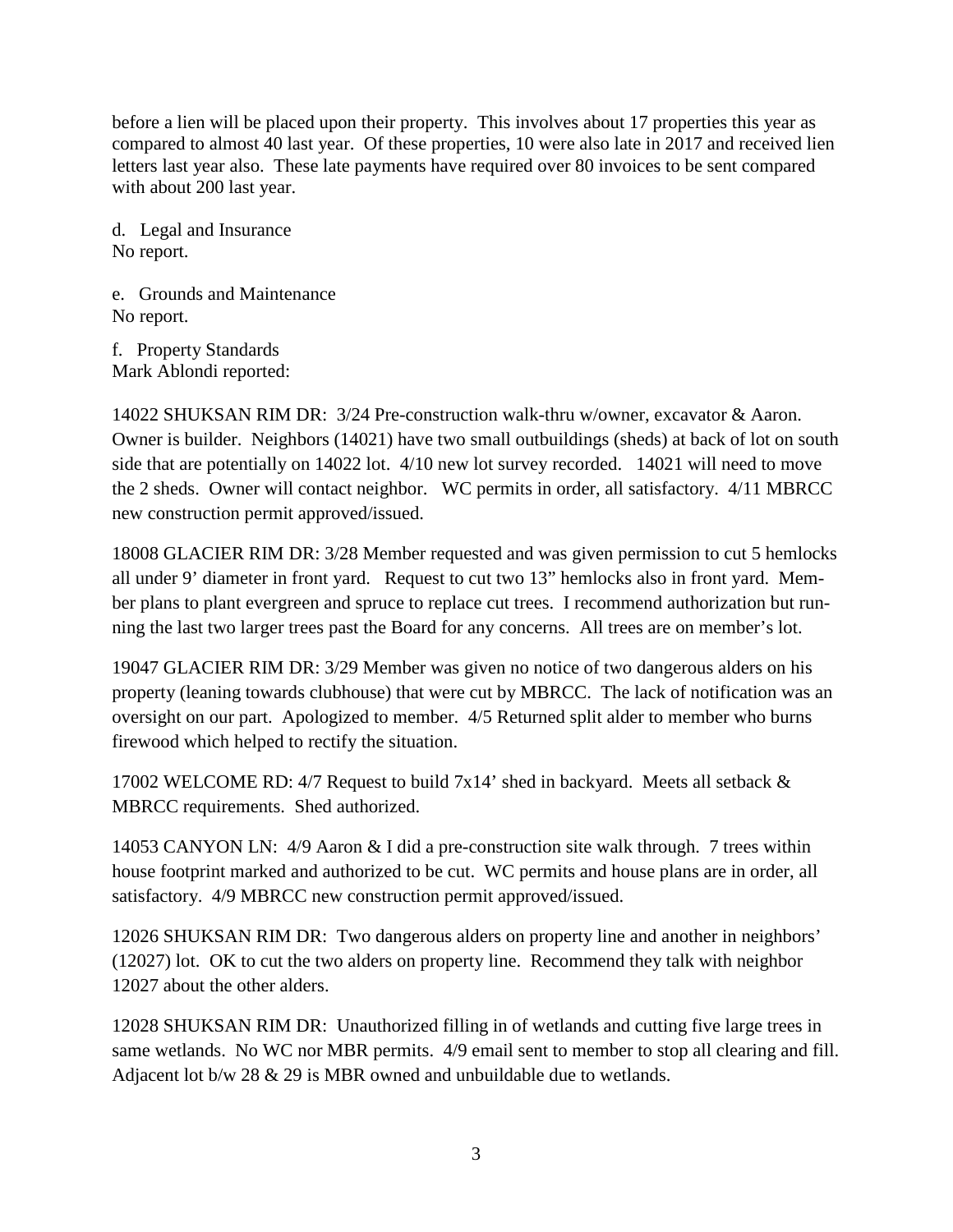22007 PINNACLE RD: Pre-construction plan review for garage. Garage plans are good (Pioneer Post). I requested a clean lot survey drawing showing house and garage.

Ed Keller asked about 22007. Mark Ablondi: we haven't approved anything at this point. 22007 has plans which haven't been approved, and has survey: Mark said everything will be included in his construction package.

18008: request to cut trees, two 13" trees. Mark thinks we should approve them cutting two 13" trees. Ed Keller thinks we should ask for a survey before the Board approves it (the trees could be on MBR property). These are two mature hemlocks. Seth Carson: we set a diameter limit a few months ago. What's our voting record? Mark: we usually deny if the trees are on MBR property. Dawn Chaplin said we can't allow members to cut trees for view purposes only. Pete Berow: we'll check this out and make a decision. Mark: we shouldn't make him get a survey and then deny his request. Seth: do the trees look healthy? Mark: yes. Seth: should we vote now? Dennis Larson said we need a reason for removing trees.

ACTION: Seth Carson moved to deny his request to cut two 13" diameter trees. Ed Keller seconded. Vote: 6-1. **Motion passed.**

11027 wetland filling and tree removal: Ed Keller said MBR was previously sued by the owner and added the county is not going to help us. Aaron: another member said there was an issue with backfilling the swamp. Mark: do we want the county to step in? Ed: he's been fined before and paid the fines and we've had litigation. Ed suggested we send a letter stating the member can do no further development until we approve his plans. Mark: he should be fined for cutting 5 trees, clearing land, and filling wetlands without a permit. Seth Carson asked if we can order them to stop and desist? We can. The owner did not obtain permission from Mark. Pete Berow: turn it over to Violations Director. Mark said he filled in a wetland. Ed stressed the goal is compliance, not litigation. Seth: we need consistency. Ed: we should fine him \$675 for the tree-cutting incident/wetlands filling.

ACTION: Seth Carson moved we fine 11027 \$675 for tree-cutting without permission and wetlands filling. Ed Keller seconded. Unanimous vote. **Motion passed.**

g. Violations

No report.

h. Member Relations No report.

i. Director-at-Large No report.

## **4. Unfinished Business**

a. Advisory vote (social event funding) — Pete asked if everyone saw the final version.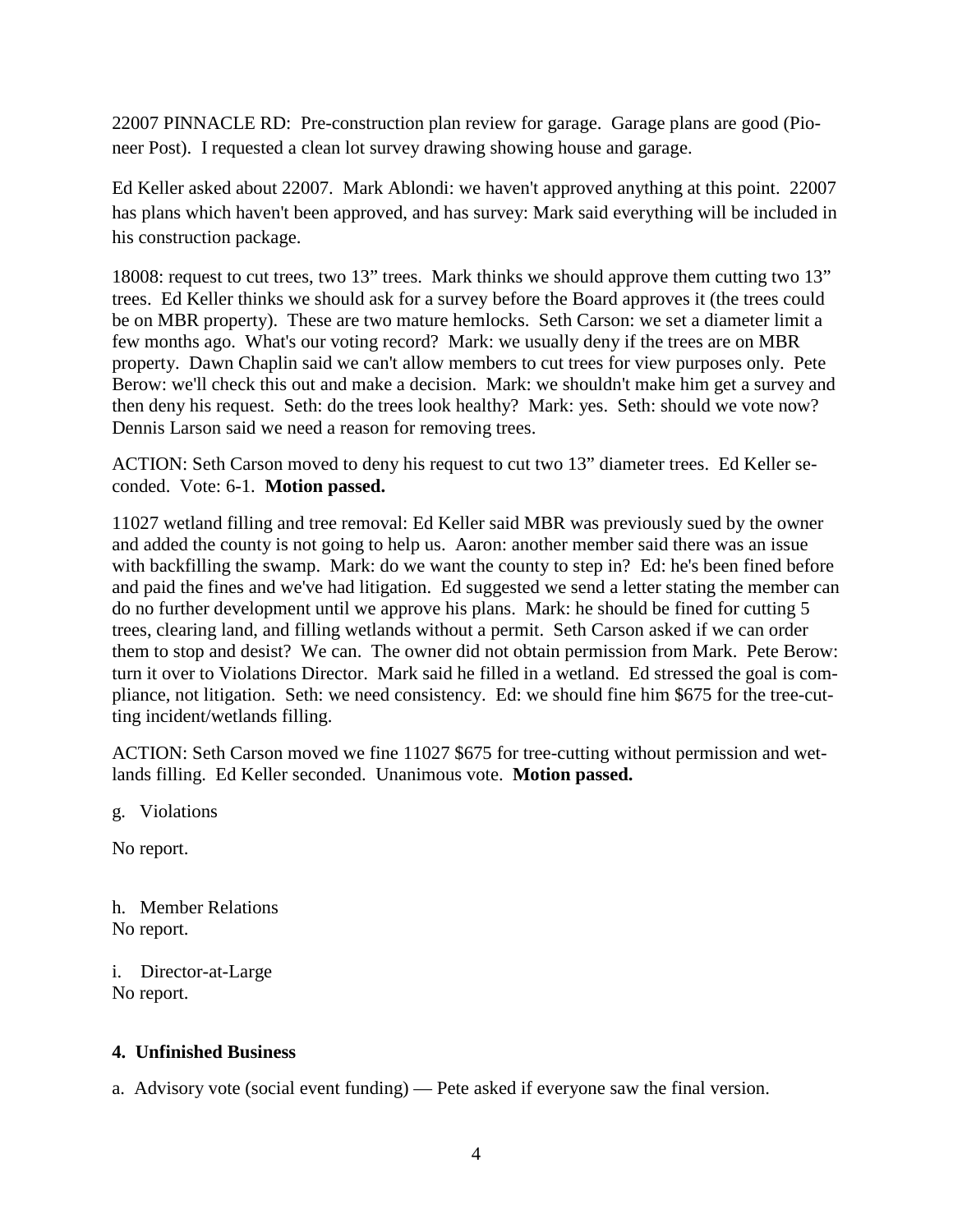ACTION: Mark Ablondi moved we present this to members at the AGM. Dawn Chaplin seconded. Unanimous vote. **Motion passed.**

b. Required member mailing items for AGM — Ed Keller showed us what would be printed front and back as part of the AGM packet we'll send via snail mail. The materials are under an ounce, which means 50 cents per envelope for US mail and \$1.10 for Canada. Printing costs are a little over \$360 at this point. Angela wrote a check for \$300 and will pay the rest with cash. Angela will take the items in to be printed at Copy Source and Ed will pick the items up on Thursday. We're saving a lot of money by posting most of the items online. People can look up the bylaw proposals online to see them in larger print. Sally Hewitt thanked Ed for all his work, and also thanked Christy and Angela. Mark Ablondi talked to Christy and she can set up a password to protect our online documents. Ed: it can't be done this year. Mark: if people go online, they just have to type in a password. It's a simple solution. Ed Keller moved we do what we've done for two years and put these documents on our website without a password. Seth Carson said we have enough time to add a line to the letter regarding a password. Ed: these are not our financials that will be posted online, they are not proprietary.

ACTION: Mark Ablondi moved we have Christy test this online password tomorrow. Seth Carson seconded. Vote: 5-2. **Motion passed.**

ACTION: Dawn Chaplin moved if the test is successful, the password needs to be added to the letter. Mark Ablondi seconded. Vote: 5-2 **Motion passed.**

c. Tarps, tents, temporary plastic/tarp structures — Dodie Fox: moved to next meeting.

d. Limitations on drone use in MBR — Pete Berow said we should limit the use of drones to personal property and not in the pool area when the pool is in use. Dawn Chaplin: we need to know who owns the drones. Seth Carson replied we can't know who owns them. Ed Keller stated: due to complaints, we need to limit the use of drones to only over each member's personal property. The office will add this to rules and regulations, so we need to give them the exact wording.